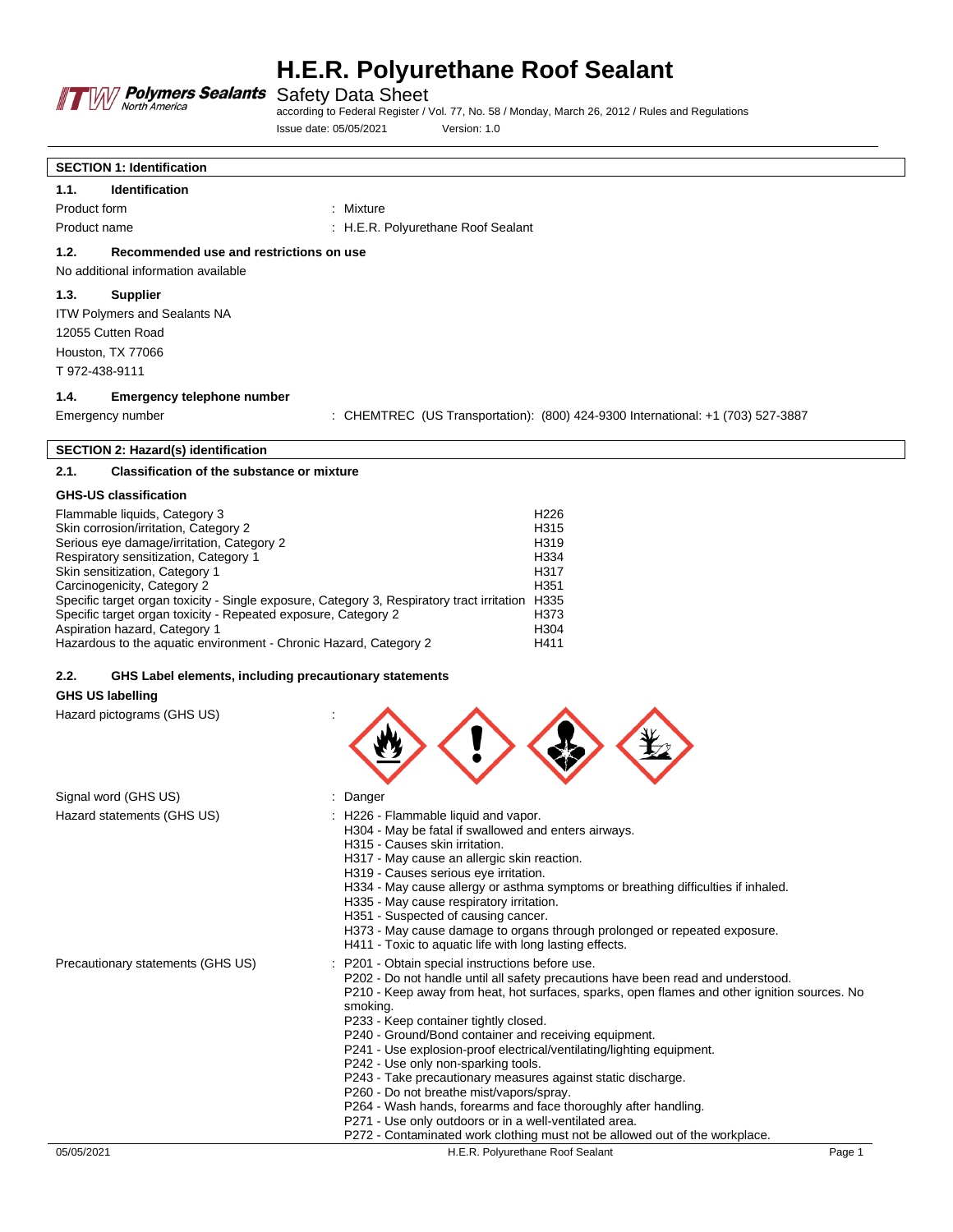Safety Data Sheet

according to Federal Register / Vol. 77, No. 58 / Monday, March 26, 2012 / Rules and Regulations

P273 - Avoid release to the environment. P280 - Wear protective gloves, eye protection, face protection, protective clothing P284 - In case of inadequate ventilation, wear respiratory protection. P301+P310 - IF SWALLOWED: Immediately call poison center/doctor/... P303+P361+P353 - IF ON SKIN (or hair): Take off immediately all contaminated clothing. Rinse skin with water/shower P304+P341 - IF INHALED: If breathing is difficult, remove person to fresh air and keep comfortable for breathing P305+P351+P338 - IF IN EYES: Rinse cautiously with water for several minutes. Remove contact lenses, if present and easy to do. Continue rinsing P308+P313 - If exposed or concerned: Get medical advice/attention. P331 - Do NOT induce vomiting. P333+P313 - If skin irritation or rash occurs: Get medical advice/attention. P337+P313 - If eye irritation persists: Get medical advice/attention. P342+P311 - If experiencing respiratory symptoms: Call a POISON CENTER, a doctor. P362+P364 - Take off contaminated clothing and wash it before reuse. P363 - Wash contaminated clothing before reuse. P370+P378 - In case of fire: Use media other than water to extinguish. P391 - Collect spillage. P403+P233 - Store in a well-ventilated place. Keep container tightly closed. P403+P235 - Store in a well-ventilated place. Keep cool. P405 - Store locked up. P501 - Dispose of contents/container to a licensed hazardous-waste disposal contractor or collection site except for empty clean containers which can be disposed of as non-hazardous waste.

#### **2.3. Other hazards which do not result in classification**

No additional information available

### **2.4. Unknown acute toxicity (GHS US)**

Not applicable

#### **SECTION 3: Composition/information on ingredients**

**3.1. Substances**

#### Not applicable

#### **3.2. Mixtures**

| <b>Name</b>                                                                                                                             | <b>Product identifier</b> | $\frac{9}{6}$ * |
|-----------------------------------------------------------------------------------------------------------------------------------------|---------------------------|-----------------|
| Solvent naphtha, petroleum, light aromatic                                                                                              | (CAS-No.) 64742-95-6      | $10 - 30$       |
| Benzene, trimethyl-                                                                                                                     | (CAS-No.) 25551-13-7      | $10 - 30$       |
| Benzene, 1,2,4-trimethyl-                                                                                                               | (CAS-No.) 95-63-6         | $10 - 30$       |
| Talc                                                                                                                                    | (CAS-No.) 14807-96-6      | $5 - 10$        |
| 1,3,5-Trimethylbenzene                                                                                                                  | (CAS-No.) 108-67-8        | $1 - 5$         |
| Calcium oxide                                                                                                                           | (CAS-No.) 1305-78-8       | $1 - 5$         |
| 1,2,3-Trimethylbenzene                                                                                                                  | (CAS-No.) 526-73-8        | $1 - 5$         |
| Cumene                                                                                                                                  | (CAS-No.) 98-82-8         | $1 - 5$         |
| Xylenes (o-, m-, p- isomers)                                                                                                            | (CAS-No.) 1330-20-7       | $1 - 5$         |
| Poly(oxy-1,2-ethanediyl), .alpha.-[3-[3-(2H-benzotriazol-2-yl)-5-(1,1-dimethylethyl)-4-<br>hydroxyphenyl]-1-oxopropyl]-.omega.-hydroxy- | (CAS-No.) 104810-48-2     | $0.1 - 1$       |
| Bis(1,2,2,6,6-pentamethyl-4-piperidyl) sebacate                                                                                         | (CAS-No.) 41556-26-7      | $0.1 - 1$       |
| Carbamic acid, 1,6-hexanediylbis-, bis[2-[2-(1-methylethyl)-3-oxazolidinyl]ethyl] ester                                                 | (CAS-No.) 59719-67-4      | $0.1 - 1$       |
| Residual monomers of methylene diisocyanate                                                                                             | (CAS-No.) Mixture*        | $0 - 0.2$       |

**\* In accordance with paragraph (i) of the OSHA Hazard Communication Standard (29 CFR §1910.1200), the specific chemical identity or exact weight % has been withheld as a trade secret.**

| <b>SECTION 4: First-aid measures</b>      |                                                                                                                                                                                                                           |      |
|-------------------------------------------|---------------------------------------------------------------------------------------------------------------------------------------------------------------------------------------------------------------------------|------|
| Description of first aid measures<br>4.1. |                                                                                                                                                                                                                           |      |
| First-aid measures general                | : If exposed or concerned, get medical attention/advice. Show this safety data sheet to the<br>doctor in attendance. Wash contaminated clothing before re-use. Never give anything to an<br>unconscious person.           |      |
| First-aid measures after inhalation       | : IF INHALED: Remove to fresh air and keep at rest in a position comfortable for breathing. Get<br>medical attention. If breathing is difficult, supply oxygen. If breathing has stopped, give artificial<br>respiration. |      |
| First-aid measures after skin contact     | : IF ON SKIN (or clothing): Remove affected clothing and wash all exposed skin with water for at<br>least 15 minutes. If irritation develops or persists, get medical attention immediately.                              |      |
| 05/05/2021                                | H.E.R. Polyurethane Roof Sealant                                                                                                                                                                                          | 2/11 |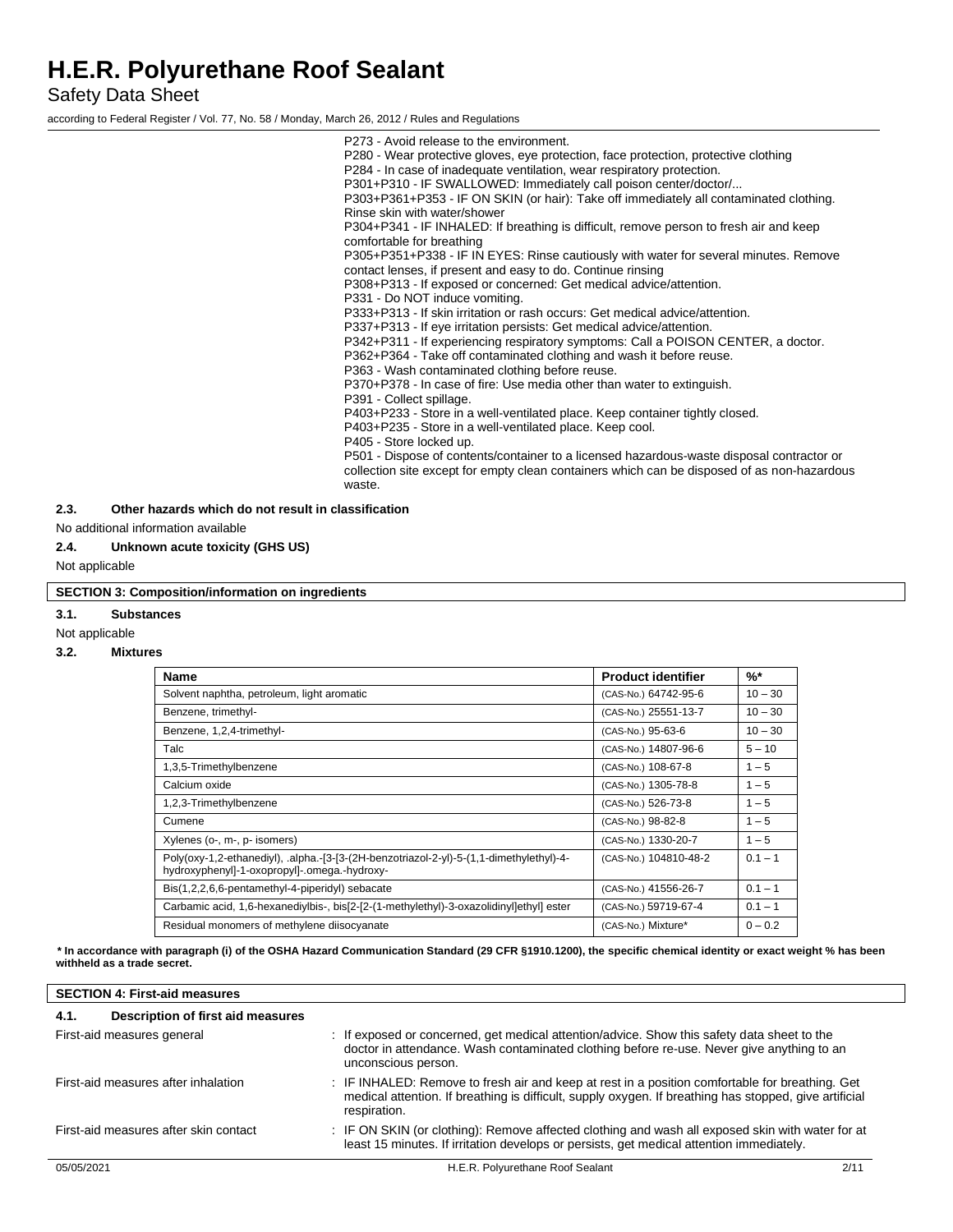Safety Data Sheet

according to Federal Register / Vol. 77, No. 58 / Monday, March 26, 2012 / Rules and Regulations

| First-aid measures after eye contact                            |  | : IF IN EYES: Immediately flush with plenty of water for at least 15 minutes. Remove contact<br>lenses if present and easy to do so. Get medical attention immediately. Continue rinsing.                                                                                                                                                                       |
|-----------------------------------------------------------------|--|-----------------------------------------------------------------------------------------------------------------------------------------------------------------------------------------------------------------------------------------------------------------------------------------------------------------------------------------------------------------|
| First-aid measures after ingestion                              |  | : IF SWALLOWED: rinse mouth thoroughly. Do not induce vomiting without advice from poison<br>control center or medical professional. Get medical attention immediately.                                                                                                                                                                                         |
| 4.2.<br>Most important symptoms and effects (acute and delayed) |  |                                                                                                                                                                                                                                                                                                                                                                 |
| Symptoms/effects                                                |  | May be fatal if swallowed and enters airways. Causes skin irritation. May cause an allergic skin<br>reaction. Causes serious eye irritation. May cause allergy or asthma symptoms or breathing<br>difficulties if inhaled. May cause respiratory irritation. Suspected of causing cancer. May cause<br>damage to organs through prolonged or repeated exposure. |
| Symptoms/effects after inhalation                               |  | : May cause allergy or asthma symptoms or breathing difficulties if inhaled. May cause<br>respiratory irritation.                                                                                                                                                                                                                                               |
| Symptoms/effects after skin contact                             |  | : Causes skin irritation. May cause an allergic skin reaction.                                                                                                                                                                                                                                                                                                  |
| Symptoms/effects after eye contact                              |  | : Causes serious eye irritation.                                                                                                                                                                                                                                                                                                                                |
| Symptoms/effects after ingestion                                |  | : May be fatal if swallowed and enters airways.                                                                                                                                                                                                                                                                                                                 |
| Chronic symptoms                                                |  | : Suspected of causing cancer. May cause damage to organs through prolonged or repeated<br>exposure.                                                                                                                                                                                                                                                            |

### **4.3. Immediate medical attention and special treatment, if necessary**

No additional information available

#### **SECTION 5: Fire-fighting measures**

| 5.1.                         | Suitable (and unsuitable) extinguishing media                       |                                                                                                                                                                                                                                                                                    |  |
|------------------------------|---------------------------------------------------------------------|------------------------------------------------------------------------------------------------------------------------------------------------------------------------------------------------------------------------------------------------------------------------------------|--|
| Suitable extinguishing media |                                                                     | : Carbon dioxide. Foam. Dry powder. Sand.                                                                                                                                                                                                                                          |  |
|                              | Unsuitable extinguishing media                                      | If water is used, use very large quantities of cold water. The reaction between water and hot<br>isocyanate may be vigorous.                                                                                                                                                       |  |
| 5.2.                         | Specific hazards arising from the chemical                          |                                                                                                                                                                                                                                                                                    |  |
| Fire hazard                  |                                                                     | : Flammable liquid and vapor.                                                                                                                                                                                                                                                      |  |
|                              | <b>Explosion hazard</b>                                             | : Avoid fire, sparks, static electricity and hot surfaces. Liquid readily evaporates at room/ambient<br>temperature. Vapors are invisible, flammable, heavier than air, and may accumulate in low<br>areas and spread long distances. Distant ignition and flashback are possible. |  |
| Reactivity                   |                                                                     | : No data available.                                                                                                                                                                                                                                                               |  |
| 5.3.                         | Special protective equipment and precautions for fire-fighters      |                                                                                                                                                                                                                                                                                    |  |
|                              | Firefighting instructions                                           | : Use cold water spray to cool fire-exposed containers to minimize risk of rupture. Exercise<br>caution when fighting any chemical fire. Do not dispose of fire-fighting water in the environment.<br>Prevent human exposure to fire, fumes, smoke and products of combustion.     |  |
|                              | Protection during firefighting                                      | : Do not enter fire area without proper protective equipment, including respiratory protection.                                                                                                                                                                                    |  |
|                              | Other information                                                   | : Avoid smoke inhalation.                                                                                                                                                                                                                                                          |  |
|                              | <b>SECTION 6: Accidental release measures</b>                       |                                                                                                                                                                                                                                                                                    |  |
| 6.1.                         | Personal precautions, protective equipment and emergency procedures |                                                                                                                                                                                                                                                                                    |  |
|                              | General measures                                                    | Evacuate area. Keep upwind. Ventilate area. Spill should be handled by trained cleaning<br>personnel properly equipped with respiratory and eye protection.                                                                                                                        |  |
| 6.1.1.                       | For non-emergency personnel                                         |                                                                                                                                                                                                                                                                                    |  |
| Protective equipment         |                                                                     | : Wear Protective equipment as described in Section 8.                                                                                                                                                                                                                             |  |

# **6.1.2. For emergency responders**

Protective equipment : Wear suitable protective clothing, gloves and eye or face protection.

 $\overline{\Gamma}$ 

**6.2. Environmental precautions**

Emergency procedures **in the contract of the Contract Evacuate unnecessary personnel.** 

Prevent entry to sewers and public waters. Notify authorities if product enters sewers or public waters. Avoid release to the environment.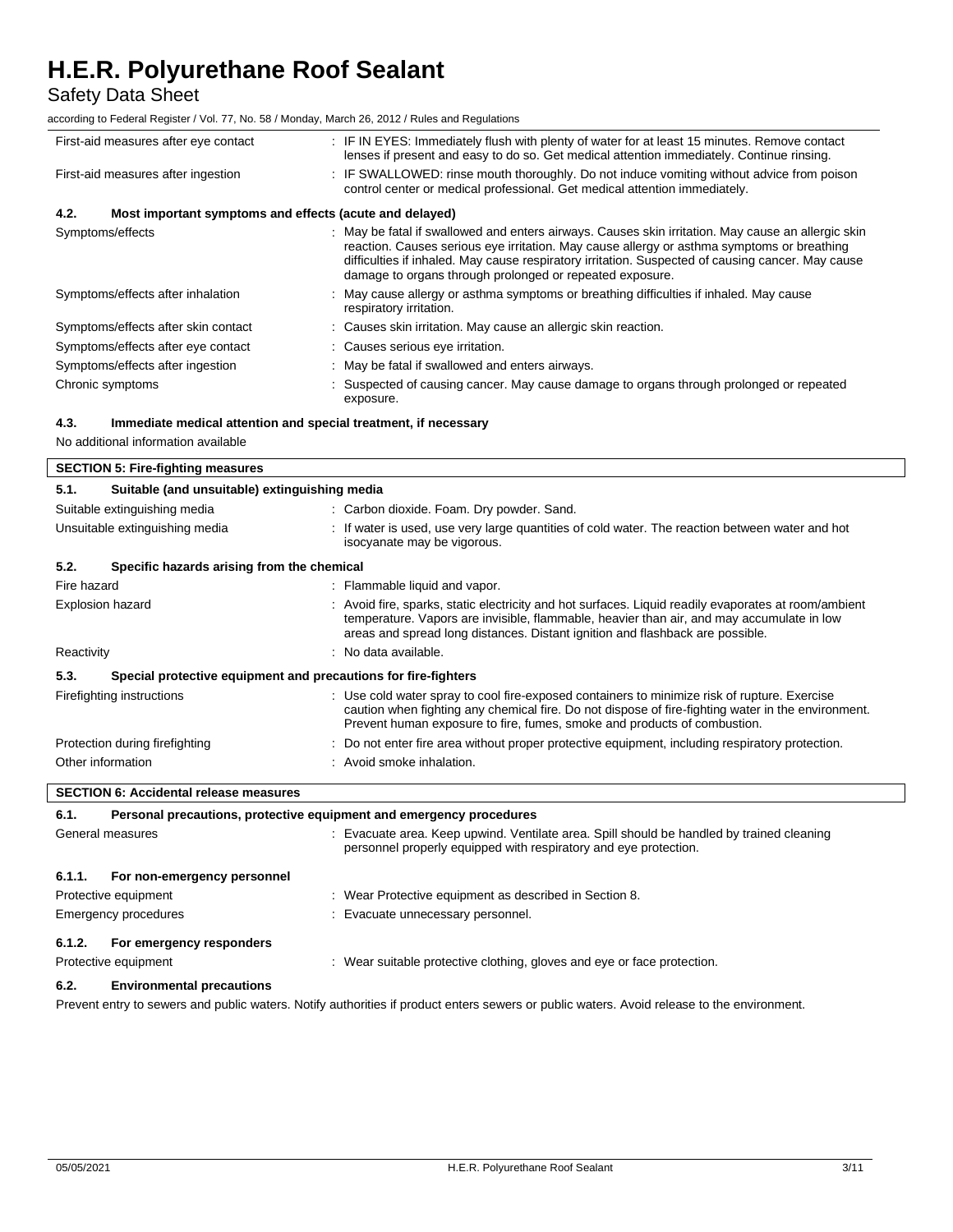Safety Data Sheet

according to Federal Register / Vol. 77, No. 58 / Monday, March 26, 2012 / Rules and Regulations

# **6.3. Methods and material for containment and cleaning up**

| დ.ა.<br><u>Methods and material for containment and cleaning up</u>                                                                                                                                                                                                                                                                                                                                                                                                                                                                                                                                                                                                                                                                                                                                                                                                                                                                                                                                                                                                                                                                                                                                                                                                                                                                                                                                                                                                                                                                                                                                                                                                                                                |                                                                                                                                                                                                                                                                                                                                                                                                                                                                                                                                                                                                                                                                                                                                                                                                                                                                                                                                                                                                                                                                                             |  |  |
|--------------------------------------------------------------------------------------------------------------------------------------------------------------------------------------------------------------------------------------------------------------------------------------------------------------------------------------------------------------------------------------------------------------------------------------------------------------------------------------------------------------------------------------------------------------------------------------------------------------------------------------------------------------------------------------------------------------------------------------------------------------------------------------------------------------------------------------------------------------------------------------------------------------------------------------------------------------------------------------------------------------------------------------------------------------------------------------------------------------------------------------------------------------------------------------------------------------------------------------------------------------------------------------------------------------------------------------------------------------------------------------------------------------------------------------------------------------------------------------------------------------------------------------------------------------------------------------------------------------------------------------------------------------------------------------------------------------------|---------------------------------------------------------------------------------------------------------------------------------------------------------------------------------------------------------------------------------------------------------------------------------------------------------------------------------------------------------------------------------------------------------------------------------------------------------------------------------------------------------------------------------------------------------------------------------------------------------------------------------------------------------------------------------------------------------------------------------------------------------------------------------------------------------------------------------------------------------------------------------------------------------------------------------------------------------------------------------------------------------------------------------------------------------------------------------------------|--|--|
| : SMALL SPILL: Dike area to contain spill. Take precautions as necessary to prevent<br>For containment/cleaning up<br>contamination of ground and surface waters. Recover spilled material on absorbent, such as<br>sawdust or vermiculite, and sweep into closed containers for disposal. After all visible traces,<br>including ignitable vapors, have been removed, thoroughly wet vacuum the area. Do not flush<br>to sewer. If area of spill is porous, remove as much contaminated earth and gravel, etc. as<br>necessary and place in closed containers for disposal. Only those persons who are adequately<br>trained, authorized, and wearing the required personal protective equipment (PPE) should<br>participate in spill response and clean-up.<br>LARGE SPILL: Keep spectators away. Only those persons who are adequately trained,<br>authorized and wearing the required personal protective equipment (PPE) should participate in<br>spill response and clean-up. Ventilate the area by natural means or by explosion proof means<br>(i.e. fans). Know and prepare for spill response before using or handling this product. Eliminate<br>all ignition sources (flames, hot surfaces, portable heaters and sources of electrical, static, or<br>frictional sparks). Dike and contain spill with inert material (e.g. sand, earth). Transfer liquids to<br>covered and labeled metal containers for recovery or disposal, or remove with inert absorbent.<br>Use only non-sparking tools and appropriate PPE. Place absorbent diking materials in covered<br>metal containers for disposal. Prevent contamination of sewers, streams, and groundwater with<br>spilled material or used absorbent. |                                                                                                                                                                                                                                                                                                                                                                                                                                                                                                                                                                                                                                                                                                                                                                                                                                                                                                                                                                                                                                                                                             |  |  |
|                                                                                                                                                                                                                                                                                                                                                                                                                                                                                                                                                                                                                                                                                                                                                                                                                                                                                                                                                                                                                                                                                                                                                                                                                                                                                                                                                                                                                                                                                                                                                                                                                                                                                                                    |                                                                                                                                                                                                                                                                                                                                                                                                                                                                                                                                                                                                                                                                                                                                                                                                                                                                                                                                                                                                                                                                                             |  |  |
| 6.4.<br>Reference to other sections                                                                                                                                                                                                                                                                                                                                                                                                                                                                                                                                                                                                                                                                                                                                                                                                                                                                                                                                                                                                                                                                                                                                                                                                                                                                                                                                                                                                                                                                                                                                                                                                                                                                                |                                                                                                                                                                                                                                                                                                                                                                                                                                                                                                                                                                                                                                                                                                                                                                                                                                                                                                                                                                                                                                                                                             |  |  |
|                                                                                                                                                                                                                                                                                                                                                                                                                                                                                                                                                                                                                                                                                                                                                                                                                                                                                                                                                                                                                                                                                                                                                                                                                                                                                                                                                                                                                                                                                                                                                                                                                                                                                                                    |                                                                                                                                                                                                                                                                                                                                                                                                                                                                                                                                                                                                                                                                                                                                                                                                                                                                                                                                                                                                                                                                                             |  |  |
| See Sections 8 and 13.                                                                                                                                                                                                                                                                                                                                                                                                                                                                                                                                                                                                                                                                                                                                                                                                                                                                                                                                                                                                                                                                                                                                                                                                                                                                                                                                                                                                                                                                                                                                                                                                                                                                                             |                                                                                                                                                                                                                                                                                                                                                                                                                                                                                                                                                                                                                                                                                                                                                                                                                                                                                                                                                                                                                                                                                             |  |  |
| <b>SECTION 7: Handling and storage</b>                                                                                                                                                                                                                                                                                                                                                                                                                                                                                                                                                                                                                                                                                                                                                                                                                                                                                                                                                                                                                                                                                                                                                                                                                                                                                                                                                                                                                                                                                                                                                                                                                                                                             |                                                                                                                                                                                                                                                                                                                                                                                                                                                                                                                                                                                                                                                                                                                                                                                                                                                                                                                                                                                                                                                                                             |  |  |
| 7.1.<br><b>Precautions for safe handling</b>                                                                                                                                                                                                                                                                                                                                                                                                                                                                                                                                                                                                                                                                                                                                                                                                                                                                                                                                                                                                                                                                                                                                                                                                                                                                                                                                                                                                                                                                                                                                                                                                                                                                       |                                                                                                                                                                                                                                                                                                                                                                                                                                                                                                                                                                                                                                                                                                                                                                                                                                                                                                                                                                                                                                                                                             |  |  |
| Precautions for safe handling                                                                                                                                                                                                                                                                                                                                                                                                                                                                                                                                                                                                                                                                                                                                                                                                                                                                                                                                                                                                                                                                                                                                                                                                                                                                                                                                                                                                                                                                                                                                                                                                                                                                                      | Do not handle until all safety precautions have been read and understood. For professional or<br>industrial use only. Follow label instructions. Keep out of reach of children. Not for<br>consumption. No smoking. Do not breathe vapors. Avoid contact with body. Turn off all pilot<br>lights, flames, stoves, heaters, electric motors, welding equipment and other sources of ignition.<br>Empty containers must not be washed and re-used for any purpose. Contact lens wearers must<br>wear protective eye wear around chemical vapors and liquid. Wash hands thoroughly after<br>handling. Flammable vapors may cause flash fire or ignite explosively. To prevent build-up of<br>vapors, use adequate natural and/or mechanical ventilation (e.g. open all windows and doors to<br>achieve cross ventilation). Containers may be hazardous when empty. Never use welding or<br>cutting torch on or near container. Do not cut, drill, grind, or expose containers to heat, sparks,<br>static electricity or other source of ignition. Explosion may occur causing injury or death. |  |  |
| 7.2.<br>Conditions for safe storage, including any incompatibilities                                                                                                                                                                                                                                                                                                                                                                                                                                                                                                                                                                                                                                                                                                                                                                                                                                                                                                                                                                                                                                                                                                                                                                                                                                                                                                                                                                                                                                                                                                                                                                                                                                               |                                                                                                                                                                                                                                                                                                                                                                                                                                                                                                                                                                                                                                                                                                                                                                                                                                                                                                                                                                                                                                                                                             |  |  |
| Storage conditions                                                                                                                                                                                                                                                                                                                                                                                                                                                                                                                                                                                                                                                                                                                                                                                                                                                                                                                                                                                                                                                                                                                                                                                                                                                                                                                                                                                                                                                                                                                                                                                                                                                                                                 | : Keep away from heat, hot surfaces, sparks, open flames and other ignition sources. No<br>smoking. Store in a dry, cool and well-ventilated place. Keep container tightly closed. Avoid<br>storing container directly on the floor or against an outside wall.                                                                                                                                                                                                                                                                                                                                                                                                                                                                                                                                                                                                                                                                                                                                                                                                                             |  |  |
| Maximum storage period                                                                                                                                                                                                                                                                                                                                                                                                                                                                                                                                                                                                                                                                                                                                                                                                                                                                                                                                                                                                                                                                                                                                                                                                                                                                                                                                                                                                                                                                                                                                                                                                                                                                                             | : 6 months at 27.6 °C (80.1 °F)                                                                                                                                                                                                                                                                                                                                                                                                                                                                                                                                                                                                                                                                                                                                                                                                                                                                                                                                                                                                                                                             |  |  |

Special rules on packaging **in the set of the set of the Special rules** on packaging in the set of the Special container.

# **SECTION 8: Exposure controls/personal protection**

# **8.1. Control parameters**

|                                  | 4-4'-Methylenediphenyl diisocyanate (101-68-8)          |                         |  |  |  |
|----------------------------------|---------------------------------------------------------|-------------------------|--|--|--|
| ACGIH                            | ACGIH OEL TWA [ppm]                                     | $0.005$ ppm             |  |  |  |
| <b>ACGIH</b>                     | Remark (ACGIH)                                          | Resp sens               |  |  |  |
| ACGIH                            | Regulatory reference                                    | ACGIH 2018              |  |  |  |
| <b>OSHA</b>                      | OSHA PEL C                                              | $0.2$ mg/m <sup>3</sup> |  |  |  |
| <b>OSHA</b>                      | OSHA PEL C [ppm]                                        | $0.02$ ppm              |  |  |  |
| <b>OSHA</b>                      | Regulatory reference (US-OSHA)                          | <b>OSHA</b>             |  |  |  |
|                                  | Solvent naphtha, petroleum, light aromatic (64742-95-6) |                         |  |  |  |
| ACGIH                            | Remark (ACGIH)                                          | OELs not established    |  |  |  |
| <b>OSHA</b>                      | Remark (OSHA)                                           | OELs not established    |  |  |  |
| Benzene, trimethyl- (25551-13-7) |                                                         |                         |  |  |  |
| <b>ACGIH</b>                     | <b>ACGIH OEL TWA [ppm]</b>                              | 25 ppm                  |  |  |  |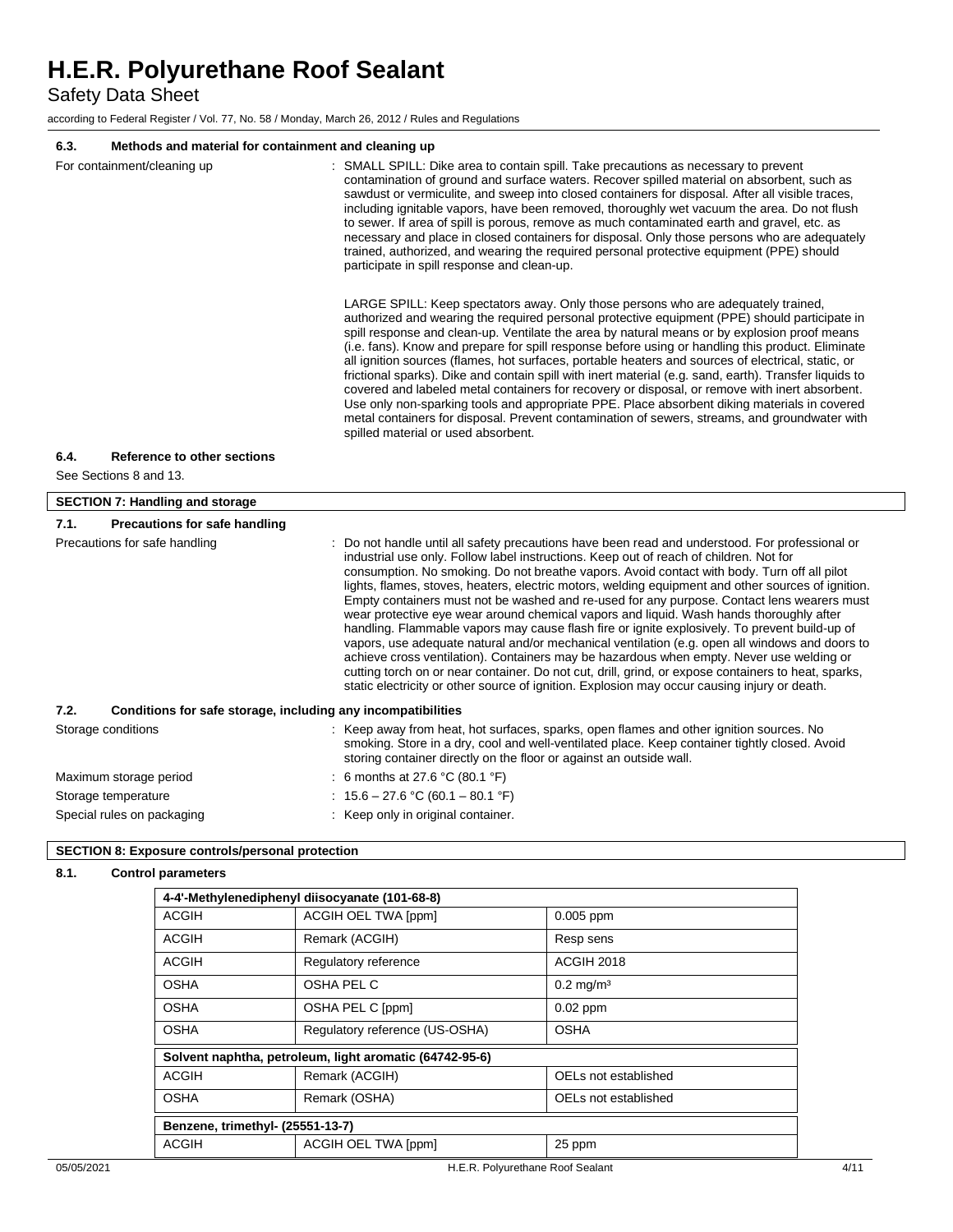Safety Data Sheet

according to Federal Register / Vol. 77, No. 58 / Monday, March 26, 2012 / Rules and Regulations

| Benzene, trimethyl- (25551-13-7)                       |                                                                                                                     |  |  |  |  |
|--------------------------------------------------------|---------------------------------------------------------------------------------------------------------------------|--|--|--|--|
| <b>ACGIH</b><br>Remark (ACGIH)                         | CNS impair; asthma; hematologic eff                                                                                 |  |  |  |  |
| <b>ACGIH</b><br>Regulatory reference                   | ACGIH 2018                                                                                                          |  |  |  |  |
| OSHA<br>OSHA PEL TWA [1]                               | $125$ mg/m <sup>3</sup>                                                                                             |  |  |  |  |
| OSHA<br>OSHA PEL TWA [2]                               | 25 ppm                                                                                                              |  |  |  |  |
| Benzene, 1,2,4-trimethyl- (95-63-6)                    |                                                                                                                     |  |  |  |  |
| <b>ACGIH</b><br>Remark (ACGIH)<br>OELs not established |                                                                                                                     |  |  |  |  |
| <b>OSHA</b><br>Remark (OSHA)                           | OELs not established                                                                                                |  |  |  |  |
| 1,3,5-Trimethylbenzene (108-67-8)                      |                                                                                                                     |  |  |  |  |
| <b>ACGIH</b><br>Remark (ACGIH)                         | OELs not established                                                                                                |  |  |  |  |
| OSHA<br>Remark (OSHA)                                  | OELs not established                                                                                                |  |  |  |  |
| 1,2,3-Trimethylbenzene (526-73-8)                      |                                                                                                                     |  |  |  |  |
| <b>ACGIH</b><br>Remark (ACGIH)                         | OELs not established                                                                                                |  |  |  |  |
| OSHA<br>Remark (OSHA)                                  | OELs not established                                                                                                |  |  |  |  |
| Cumene (98-82-8)                                       |                                                                                                                     |  |  |  |  |
| <b>ACGIH</b><br>ACGIH OEL TWA [ppm]                    | 50 ppm                                                                                                              |  |  |  |  |
| <b>ACGIH</b><br>Remark (ACGIH)                         | Eye, skin, & URT irr; CNS impair                                                                                    |  |  |  |  |
| ACGIH<br>Regulatory reference                          | ACGIH 2018                                                                                                          |  |  |  |  |
| OSHA<br>OSHA PEL TWA [1]                               | $245$ mg/m <sup>3</sup>                                                                                             |  |  |  |  |
| <b>OSHA</b><br>OSHA PEL TWA [2]                        | 50 ppm                                                                                                              |  |  |  |  |
| Regulatory reference (US-OSHA)<br>OSHA                 | OSHA                                                                                                                |  |  |  |  |
| Xylenes (o-, m-, p- isomers) (1330-20-7)               |                                                                                                                     |  |  |  |  |
| <b>ACGIH</b><br><b>ACGIH OEL TWA</b>                   | $221$ mg/m <sup>3</sup>                                                                                             |  |  |  |  |
| <b>ACGIH</b><br>ACGIH OEL TWA [ppm]                    | 50 ppm                                                                                                              |  |  |  |  |
| ACGIH<br><b>ACGIH OEL STEL</b>                         | 442 mg/m <sup>3</sup>                                                                                               |  |  |  |  |
| ACGIH<br>ACGIH OEL STEL [ppm]                          | $100$ ppm                                                                                                           |  |  |  |  |
| Remark (ACGIH)<br>ACGIH                                | URT & eye irr; CNS impair                                                                                           |  |  |  |  |
| <b>ACGIH</b><br>Regulatory reference                   | ACGIH 2018                                                                                                          |  |  |  |  |
| <b>OSHA</b><br>OSHA PEL TWA [1]                        | 435 mg/m $3$                                                                                                        |  |  |  |  |
| OSHA<br>OSHA PEL TWA [2]                               | $100$ ppm                                                                                                           |  |  |  |  |
| OSHA<br>OSHA PEL STEL [1]                              | 655 mg/m $3$                                                                                                        |  |  |  |  |
| OSHA PEL STEL [2]<br><b>OSHA</b>                       | 150 ppm                                                                                                             |  |  |  |  |
| Regulatory reference (US-OSHA)<br><b>OSHA</b>          | <b>OSHA</b>                                                                                                         |  |  |  |  |
| Talc (14807-96-6)                                      |                                                                                                                     |  |  |  |  |
| ACGIH OEL TWA<br>ACGIH                                 | 2 mg/m <sup>3</sup> particulate matter containing no<br>asbestos and <1% crystalline silica,<br>respirable fraction |  |  |  |  |
| <b>OSHA</b><br>OSHA PEL TWA [2]                        | 20 mppcf if 1% Quartz or more, use<br>Quartz limit                                                                  |  |  |  |  |
| Calcium oxide (1305-78-8)                              |                                                                                                                     |  |  |  |  |
| ACGIH OEL TWA<br><b>ACGIH</b>                          | $2 \text{ mg/m}^3$                                                                                                  |  |  |  |  |
| <b>ACGIH</b><br>Remark (ACGIH)                         | URT irr                                                                                                             |  |  |  |  |
| <b>ACGIH</b><br>Regulatory reference                   | ACGIH 2018                                                                                                          |  |  |  |  |
| <b>OSHA</b><br>OSHA PEL TWA [1]                        | $5 \text{ mg/m}^3$                                                                                                  |  |  |  |  |
| <b>OSHA</b><br>Regulatory reference (US-OSHA)          | OSHA                                                                                                                |  |  |  |  |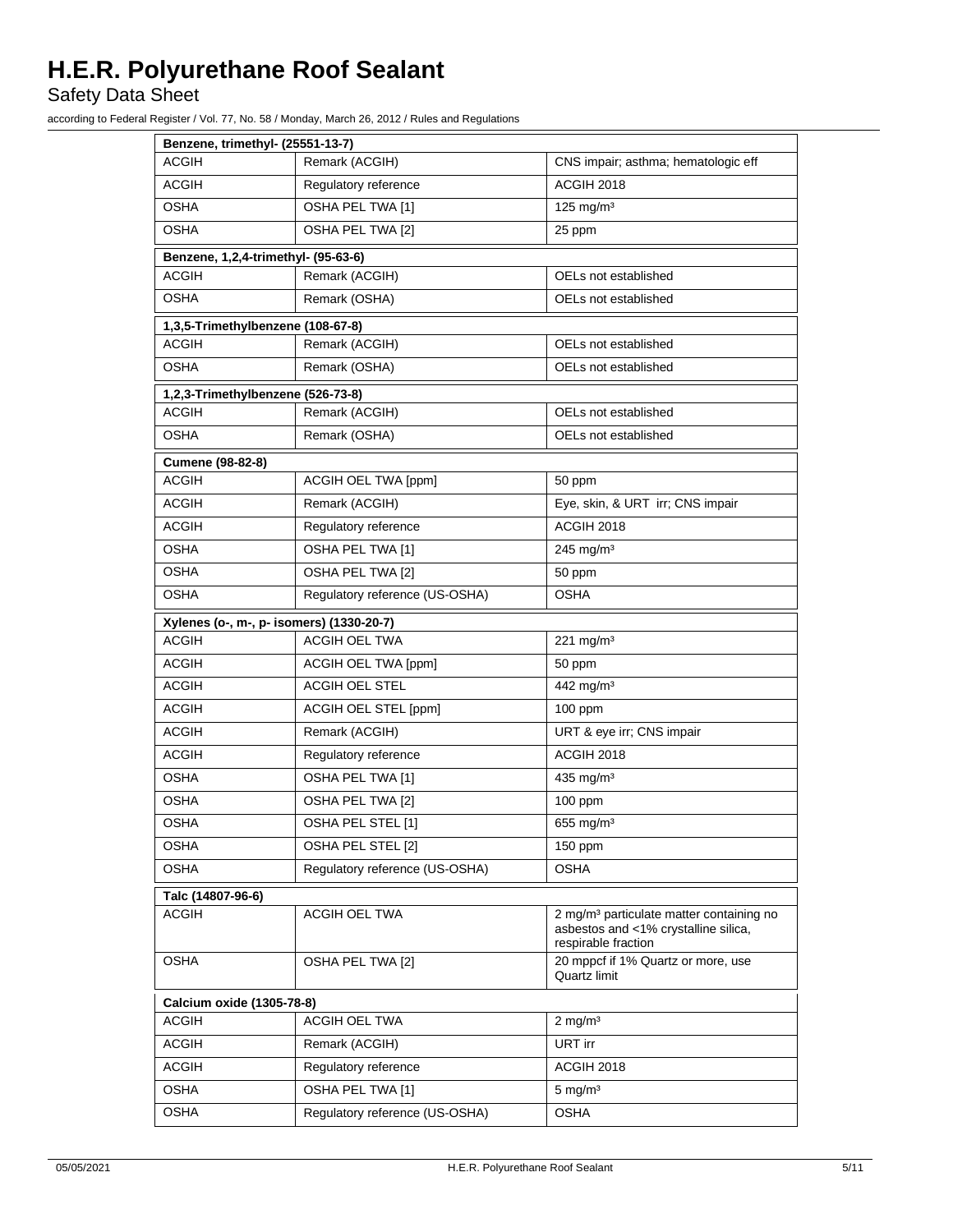# Safety Data Sheet

according to Federal Register / Vol. 77, No. 58 / Monday, March 26, 2012 / Rules and Regulations

| -1-Poly(oxy-1,2-ethanediyl), .alpha.-[3-[3-(2H-benzotriazol-2-yl)-5-(1,1-dimethylethyl)-4-hydroxyphenyl]-1<br>oxopropyl]-.omega.-hydroxy- (104810-48-2) |                |                      |  |  |
|---------------------------------------------------------------------------------------------------------------------------------------------------------|----------------|----------------------|--|--|
| <b>ACGIH</b>                                                                                                                                            | Remark (ACGIH) | OELs not established |  |  |
| <b>OSHA</b><br>Remark (OSHA)                                                                                                                            |                | OELs not established |  |  |
| Bis(1,2,2,6,6-pentamethyl-4-piperidyl) sebacate (41556-26-7)                                                                                            |                |                      |  |  |
| <b>ACGIH</b>                                                                                                                                            | Remark (ACGIH) | OELs not established |  |  |
| <b>OSHA</b>                                                                                                                                             | Remark (OSHA)  | OELs not established |  |  |
| Carbamic acid, 1,6-hexanediylbis-, bis[2-[2-(1-methylethyl)-3-oxazolidinyl]ethyl] ester (59719-67-4)                                                    |                |                      |  |  |
| <b>ACGIH</b>                                                                                                                                            | Remark (ACGIH) | OELs not established |  |  |
| <b>OSHA</b>                                                                                                                                             | Remark (OSHA)  | OELs not established |  |  |

### **8.2. Appropriate engineering controls**

Appropriate engineering controls : Provide adequate general and local exhaust ventilation. Use process enclosures, local exhaust ventilation, or other engineering controls to control airborne levels below recommended exposure limits. Use explosion-proof equipment with flammable materials. Ensure adequate ventilation, especially in confined areas.

### **8.3. Individual protection measures/Personal protective equipment**

**Personal protective equipment symbol(s):**



#### **Personal protective equipment:**

Gloves. Protective goggles. Protective clothing. In case of inadequate ventilation, wear respiratory protection.

#### **Hand protection:**

Use gloves chemically resistant to this material when prolonged or repeated contact could occur. Gloves should be classified under Standard EN 374 or ASTM F1296. Suggested glove materials are: Neoprene, Nitrile/butadiene rubber, Polyethylene, Ethyl vinyl alcohol laminate, PVC or vinyl. Suitable gloves for this specific application can be recommended by the glove supplier.

### **Eye protection:**

Wear eye protection, including chemical splash goggles and a face shield when possibility exists for eye contact due to airborne particles.

#### **Skin and body protection:**

Wear long sleeves, and chemically impervious PPE/coveralls to minimize bodily exposure.

#### **Respiratory protection:**

Use NIOSH (or other equivalent national standard) -approved dust/particulate respirator. Where vapor, mist, or dust exceed PELs or other applicable OELs, use NIOSH-approved respiratory protective equipment.

#### **SECTION 9: Physical and chemical properties**

| Information on basic physical and chemical properties<br>9.1. |                                     |
|---------------------------------------------------------------|-------------------------------------|
| Physical state                                                | $:$ Liquid                          |
| Appearance                                                    | : Viscous paste                     |
| Color                                                         | : Aluminum Gray                     |
| Odor                                                          | : Mild aromatic solvent-like        |
| Odor threshold                                                | : No data available                 |
| pH                                                            | : No data available                 |
| Melting point                                                 | : No data available                 |
| Freezing point                                                | : No data available                 |
| Boiling point                                                 | : 160 °C (320 °F)                   |
| Flash point                                                   | : 43.3 °C (110 °F) (Tag closed cup) |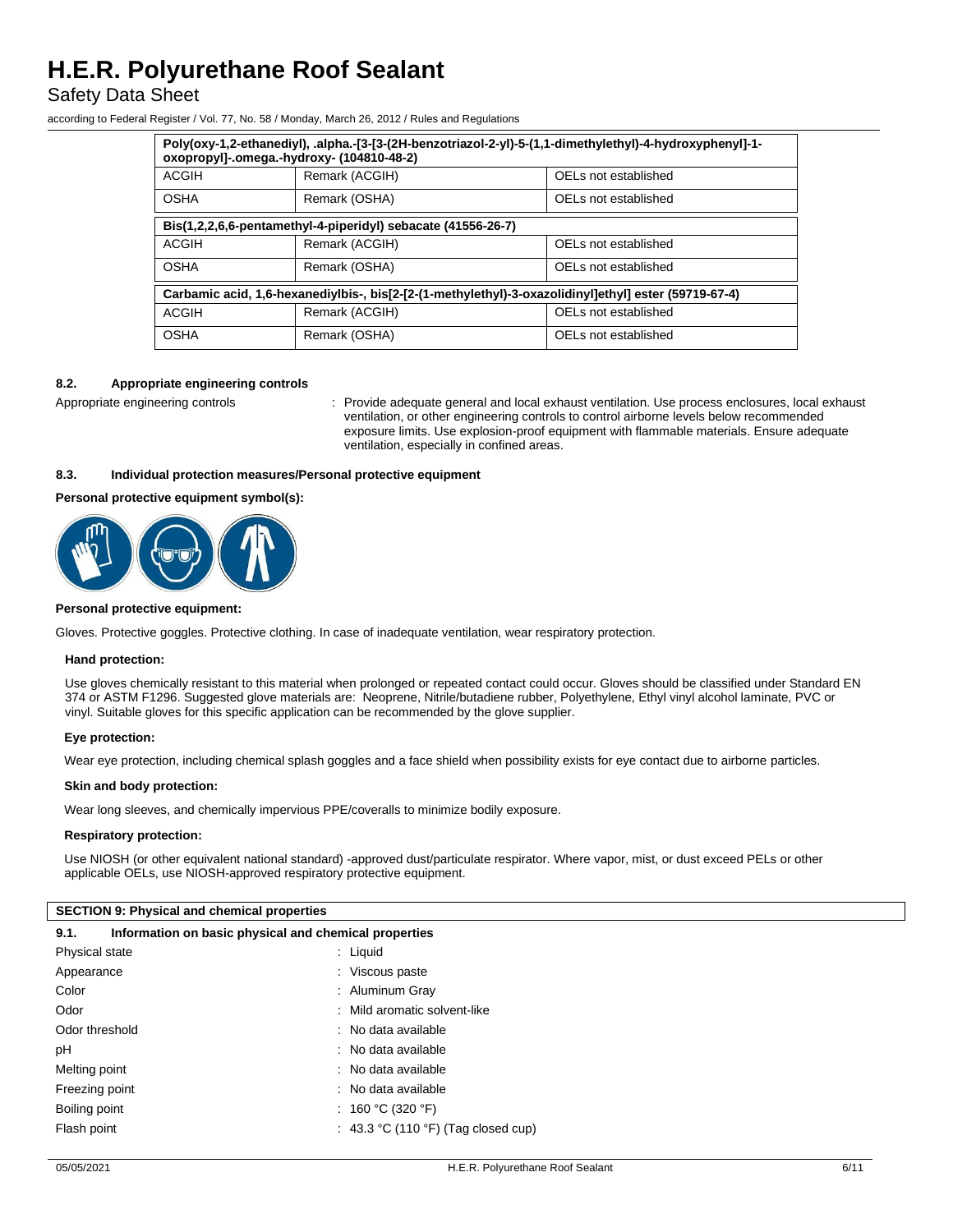# Safety Data Sheet

according to Federal Register / Vol. 77, No. 58 / Monday, March 26, 2012 / Rules and Regulations

| Relative evaporation rate (n-butyl acetate=1)   | : No data available                                                                |
|-------------------------------------------------|------------------------------------------------------------------------------------|
| Flammability (solid, gas)                       | : No data available                                                                |
| Vapor pressure                                  | : No data available                                                                |
| Relative vapor density at 20 °C                 | : No data available                                                                |
| Relative density                                | : 0.888                                                                            |
| Density                                         | : $7.4 - 8$ lb/gal                                                                 |
| Solubility                                      | : Reacts slowly with water                                                         |
| Partition coefficient n-octanol/water (Log Pow) | : No data available                                                                |
| Auto-ignition temperature                       | : No data available                                                                |
| Decomposition temperature                       | : No data available                                                                |
| Viscosity, kinematic                            | : No data available                                                                |
| Viscosity, dynamic                              | 120000 - 160000 cP                                                                 |
| <b>Explosive limits</b>                         | : Lower explosive limit (LEL): 0.9 vol %<br>Upper explosive limit (UEL): 6.5 vol % |
| <b>Explosive properties</b>                     | : No data available                                                                |
| Oxidising properties                            | : No data available                                                                |
| <b>Other information</b><br>9.2.                |                                                                                    |
| <b>VOC content</b>                              | 186.9 g/l (EPA Method 24 VOC)                                                      |
|                                                 | 20% volatile                                                                       |

## **SECTION 10: Stability and reactivity**

#### **10.1. Reactivity**

Reacts slowly with water.

## **10.2. Chemical stability**

Stable under recommended handling and storage conditions (see section 7).

### **10.3. Possibility of hazardous reactions**

May occur; contact with moisture or other materials which react with isocyanates may cause polymerization.

#### **10.4. Conditions to avoid**

Strong acids. Strong bases. Strong oxidizing agents. Moisture.

## **10.5. Incompatible materials**

None known.

# **10.6. Hazardous decomposition products**

Can be released in case of fire: carbon monoxide, carbon dioxide, nitrogen oxides, hydrogen cyanide.

| <b>SECTION 11: Toxicological information</b>            |                                  |      |
|---------------------------------------------------------|----------------------------------|------|
|                                                         |                                  |      |
| Information on toxicological effects<br>11.1.           |                                  |      |
| Acute toxicity (oral)                                   | : Not classified                 |      |
| Acute toxicity (dermal)                                 | : Not classified                 |      |
| Acute toxicity (inhalation)                             | : Not classified                 |      |
| 4-4'-Methylenediphenyl diisocyanate (101-68-8)          |                                  |      |
| LD50 oral rat                                           | 31600 mg/kg                      |      |
| LC50 Inhalation - Rat                                   | 369 mg/m <sup>3</sup> 4 h        |      |
| Solvent naphtha, petroleum, light aromatic (64742-95-6) |                                  |      |
| LD50 dermal rabbit                                      | > 2000 mg/kg                     |      |
| LC50 Inhalation - Rat [ppm]                             | 3400 ppm/4h                      |      |
| Benzene, trimethyl- (25551-13-7)                        |                                  |      |
| LD50 oral rat                                           | 8970 mg/kg                       |      |
| Benzene, 1,2,4-trimethyl- (95-63-6)                     |                                  |      |
| LD50 oral rat                                           | 3280 mg/kg                       |      |
| LD50 dermal rabbit                                      | $>3160$ mg/kg                    |      |
| 1,3,5-Trimethylbenzene (108-67-8)                       |                                  |      |
| LD50 oral rat                                           | 5000 mg/kg Vendor SDS            |      |
| 05/05/2021                                              | H.E.R. Polyurethane Roof Sealant | 7/11 |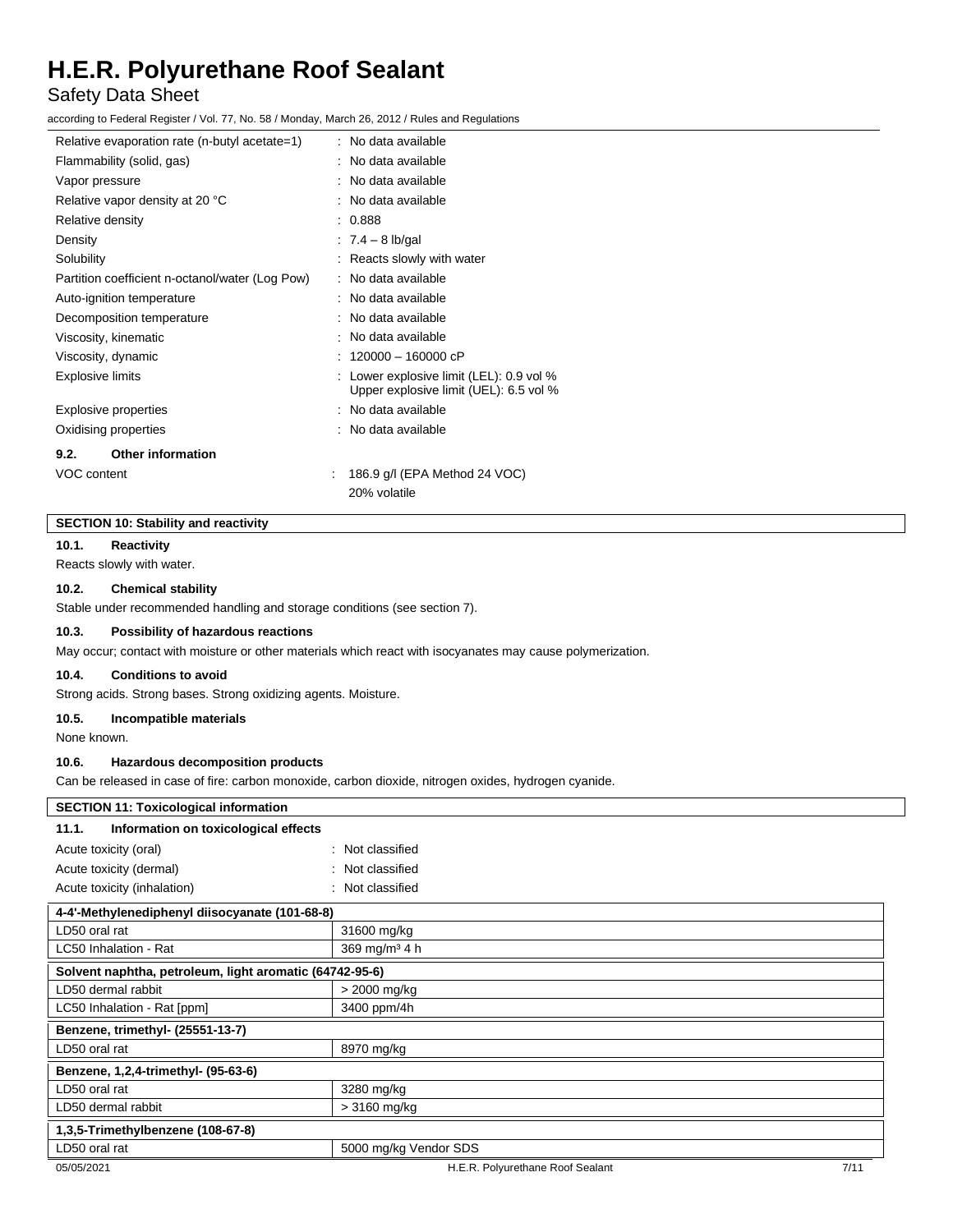Safety Data Sheet

according to Federal Register / Vol. 77, No. 58 / Monday, March 26, 2012 / Rules and Regulations

| 1,3,5-Trimethylbenzene (108-67-8)                            |                                                                                                                                                                                                                                                                                                                                                                 |  |
|--------------------------------------------------------------|-----------------------------------------------------------------------------------------------------------------------------------------------------------------------------------------------------------------------------------------------------------------------------------------------------------------------------------------------------------------|--|
| LC50 Inhalation - Rat                                        | $24$ g/m <sup>3</sup> 4h                                                                                                                                                                                                                                                                                                                                        |  |
| <b>Cumene (98-82-8)</b>                                      |                                                                                                                                                                                                                                                                                                                                                                 |  |
| LD50 dermal rabbit                                           | 12300 µl/kg                                                                                                                                                                                                                                                                                                                                                     |  |
| LC50 Inhalation - Rat [ppm]                                  | > 3577 ppm 6 h                                                                                                                                                                                                                                                                                                                                                  |  |
| Xylenes (o-, m-, p- isomers) (1330-20-7)                     |                                                                                                                                                                                                                                                                                                                                                                 |  |
| LD50 oral rat                                                | 3500 mg/kg                                                                                                                                                                                                                                                                                                                                                      |  |
| Calcium oxide (1305-78-8)                                    |                                                                                                                                                                                                                                                                                                                                                                 |  |
| LD50 oral rat                                                | 500 mg/kg                                                                                                                                                                                                                                                                                                                                                       |  |
| Bis(1,2,2,6,6-pentamethyl-4-piperidyl) sebacate (41556-26-7) |                                                                                                                                                                                                                                                                                                                                                                 |  |
| LD50 oral rat                                                | 2615 mg/kg                                                                                                                                                                                                                                                                                                                                                      |  |
| Skin corrosion/irritation                                    | : Causes skin irritation.                                                                                                                                                                                                                                                                                                                                       |  |
| Serious eye damage/irritation                                | Causes serious eye irritation.                                                                                                                                                                                                                                                                                                                                  |  |
| Respiratory or skin sensitisation                            | : May cause allergy or asthma symptoms or breathing difficulties if inhaled. May cause an<br>allergic skin reaction.                                                                                                                                                                                                                                            |  |
| Germ cell mutagenicity                                       | : Not classified                                                                                                                                                                                                                                                                                                                                                |  |
| Carcinogenicity                                              | : Suspected of causing cancer.                                                                                                                                                                                                                                                                                                                                  |  |
| <b>Cumene (98-82-8)</b>                                      |                                                                                                                                                                                                                                                                                                                                                                 |  |
| IARC group                                                   | 2B - Possibly carcinogenic to humans                                                                                                                                                                                                                                                                                                                            |  |
| National Toxicology Program (NTP) Status                     | Reasonably anticipated to be Human Carcinogen                                                                                                                                                                                                                                                                                                                   |  |
| Talc (14807-96-6)                                            |                                                                                                                                                                                                                                                                                                                                                                 |  |
| IARC group                                                   | 2B - Possibly carcinogenic to humans                                                                                                                                                                                                                                                                                                                            |  |
| Reproductive toxicity                                        | Not classified                                                                                                                                                                                                                                                                                                                                                  |  |
| STOT-single exposure                                         | May cause respiratory irritation.                                                                                                                                                                                                                                                                                                                               |  |
| STOT-repeated exposure                                       | : May cause damage to organs through prolonged or repeated exposure.                                                                                                                                                                                                                                                                                            |  |
| Aspiration hazard                                            | : May be fatal if swallowed and enters airways.                                                                                                                                                                                                                                                                                                                 |  |
| Viscosity, kinematic                                         | : No data available                                                                                                                                                                                                                                                                                                                                             |  |
| Symptoms/effects                                             | May be fatal if swallowed and enters airways. Causes skin irritation. May cause an allergic skin<br>reaction. Causes serious eye irritation. May cause allergy or asthma symptoms or breathing<br>difficulties if inhaled. May cause respiratory irritation. Suspected of causing cancer. May cause<br>damage to organs through prolonged or repeated exposure. |  |
| Symptoms/effects after inhalation                            | May cause allergy or asthma symptoms or breathing difficulties if inhaled. May cause<br>respiratory irritation.                                                                                                                                                                                                                                                 |  |
| Symptoms/effects after skin contact                          | Causes skin irritation. May cause an allergic skin reaction.                                                                                                                                                                                                                                                                                                    |  |
| Symptoms/effects after eye contact                           | Causes serious eye irritation.                                                                                                                                                                                                                                                                                                                                  |  |
| Symptoms/effects after ingestion                             | May be fatal if swallowed and enters airways.                                                                                                                                                                                                                                                                                                                   |  |
| Chronic symptoms                                             | Suspected of causing cancer. May cause damage to organs through prolonged or repeated<br>exposure.                                                                                                                                                                                                                                                              |  |

# **SECTION 12: Ecological information**

| Toxicity<br>12.1.                                             |                                                    |
|---------------------------------------------------------------|----------------------------------------------------|
| Ecology - general                                             | : No information available.                        |
| Hazardous to the aquatic environment, short-<br>term (acute)  | : Not classified                                   |
| Hazardous to the aquatic environment, long-<br>term (chronic) | : Toxic to aquatic life with long lasting effects. |
| Persistence and degradability<br>12.2.                        |                                                    |
| No additional information available                           |                                                    |
| <b>Bioaccumulative potential</b><br>12.3.                     |                                                    |

No additional information available

# **12.4. Mobility in soil**

No additional information available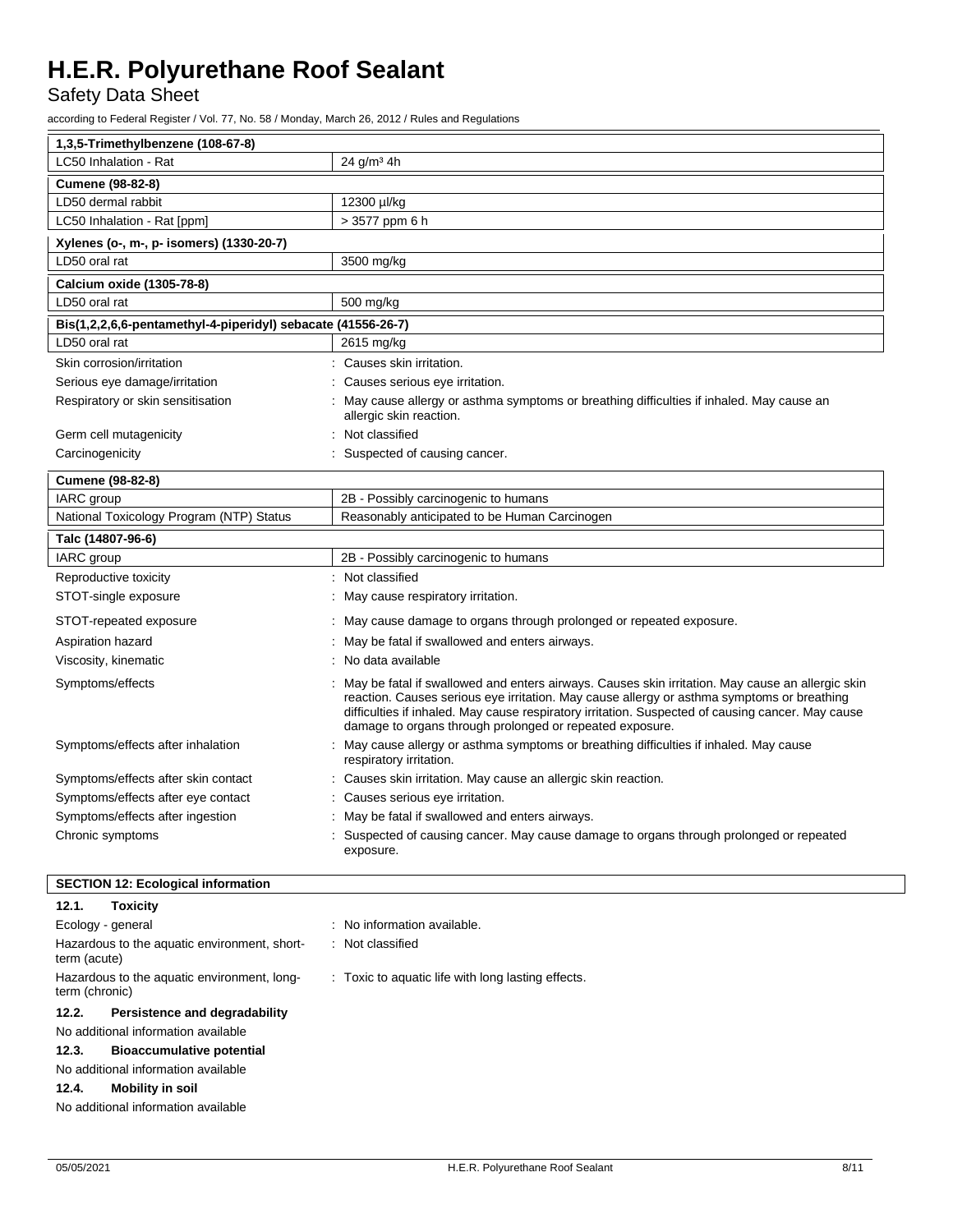Safety Data Sheet

according to Federal Register / Vol. 77, No. 58 / Monday, March 26, 2012 / Rules and Regulations

| Other adverse effects<br>12.5.             |                                                                                                                                                                        |
|--------------------------------------------|------------------------------------------------------------------------------------------------------------------------------------------------------------------------|
| No additional information available        |                                                                                                                                                                        |
| <b>SECTION 13: Disposal considerations</b> |                                                                                                                                                                        |
| <b>Disposal methods</b><br>13.1.           |                                                                                                                                                                        |
| Waste treatment methods                    | : Do not discharge to public wastewater systems without permit of pollution control authorities.<br>No discharge to surface waters is allowed without an NPDES permit. |
| Product/Packaging disposal recommendations | Dispose in a safe manner in accordance with local/national regulations. Do not allow the<br>product to be released into the environment.                               |

# **SECTION 14: Transport information**

## **Department of Transportation (DOT)**

In accordance with DOT

This mixture meets the requirements for 49 CFR 173.150(f)(1)(2) exemptions and the outer packages of this material would not require transportation labeling.

#### **Transport by sea (IMDG)**

| Transport document description (IMDG) | : UN 1993 FLAMMABLE LIQUID, N.O.S. (Contains: Benzene, trimethyl-), 3, III |
|---------------------------------------|----------------------------------------------------------------------------|
| UN-No. (IMDG)                         | : 1993                                                                     |
| Proper Shipping Name (IMDG)           | : FLAMMABLE LIQUID, N.O.S.                                                 |
| Class (IMDG)                          | : 3 - Flammable liquids                                                    |
| Packing group (IMDG)                  | : III - substances presenting low danger                                   |
| Limited quantities (IMDG)             | : 5 L                                                                      |
| Marine pollutant                      | : Yes                                                                      |
|                                       |                                                                            |

### **Air transport (IATA)**

| Transport document description (IATA) | : UN 1993 Flammable liquid, n.o.s. (Contains: Benzene, trimethyl-), 3, Ill |
|---------------------------------------|----------------------------------------------------------------------------|
| UN-No. (IATA)                         | : 1993                                                                     |
| Proper Shipping Name (IATA)           | : Flammable liquid, n.o.s.                                                 |
| Class (IATA)                          | : 3 - Flammable Liquids                                                    |
| Packing group (IATA)                  | : III - Minor Danger                                                       |

### **SECTION 15: Regulatory information**

#### **15.1. US Federal regulations**

#### **H.E.R. Polyurethane Roof Sealant**

All chemical substances in this product are listed as "Active" in the EPA (Environmental Protection Agency) "TSCA Inventory Notification (Active-Inactive) Requirements Rule" ("the Final Rule") of Feb. 2019, as amended Feb. 2021, or are otherwise exempt or regulated by other agencies such as FDA or FIFRA

| SARA Section 311/312 Hazard Classes | Physical hazard - Flammable (gases, aerosols, liquids, or solids)            |
|-------------------------------------|------------------------------------------------------------------------------|
|                                     | Health hazard - Aspiration hazard                                            |
|                                     | Health hazard - Skin corrosion or Irritation                                 |
|                                     | Health hazard - Serious eye damage or eye irritation                         |
|                                     | Health hazard - Respiratory or skin sensitization                            |
|                                     | Health hazard - Carcinogenicity                                              |
|                                     | Health hazard - Specific target organ toxicity (single or repeated exposure) |

#### **15.2. International regulations**

No additional information available

#### **15.3. US State regulations** Â

This product can expose you to Benzene, which is known to the State of California to cause cancer and birth defects or other reproductive harm. For more information go to www.P65Warnings.ca.gov.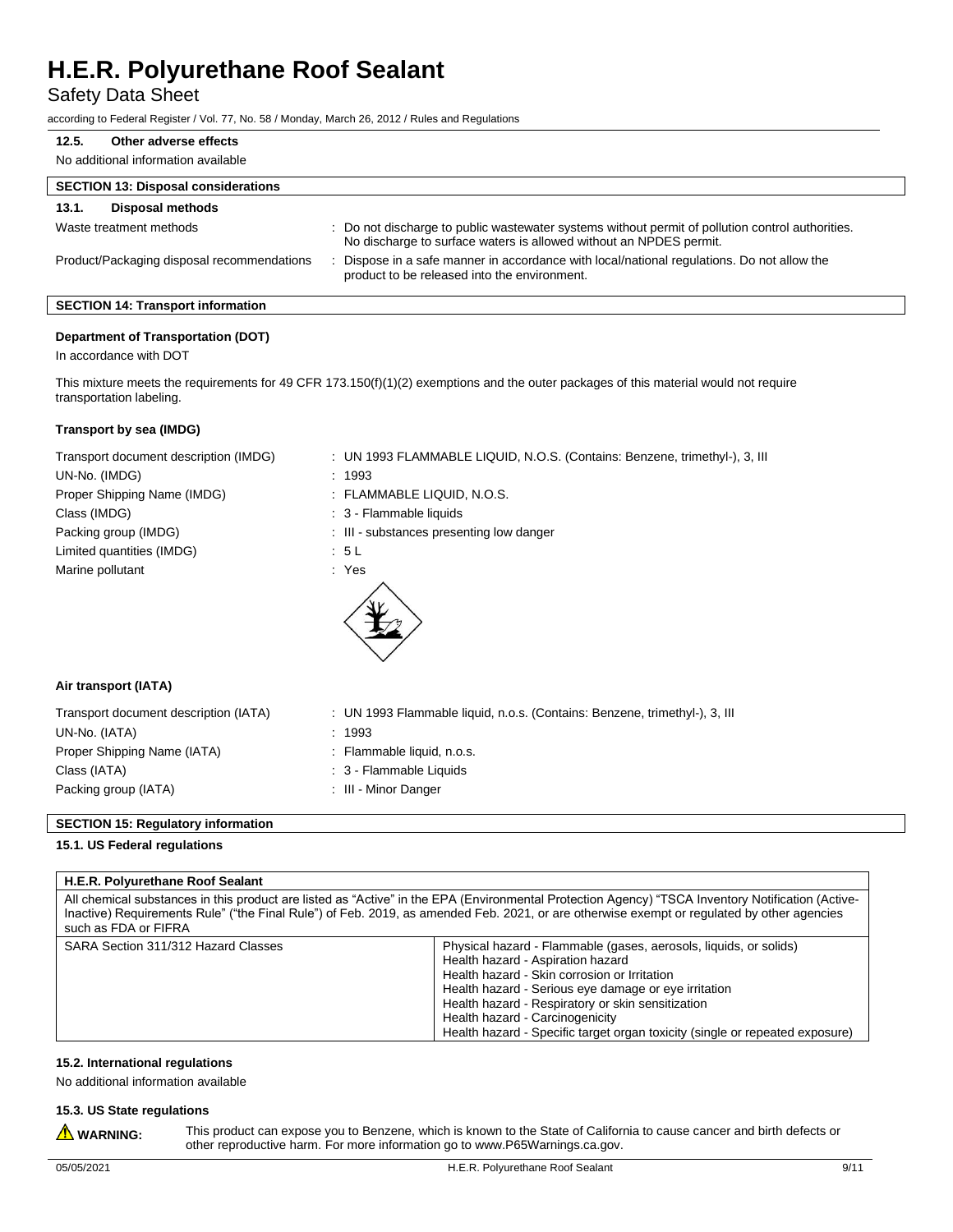Safety Data Sheet

according to Federal Register / Vol. 77, No. 58 / Monday, March 26, 2012 / Rules and Regulations

| Component                        | Carcinogenicity | Developmental<br>toxicity | Reproductive<br>toxicity male | Reproductive<br>toxicity<br>female | No significant<br>risk level (NSRL)               | <b>Maximum</b><br>allowable<br>dose level<br>(MADL) |
|----------------------------------|-----------------|---------------------------|-------------------------------|------------------------------------|---------------------------------------------------|-----------------------------------------------------|
| Cumene (98-82-8)                 | X               |                           |                               |                                    |                                                   |                                                     |
| Carbon black (1333-<br>$86-4)$   | X               |                           |                               |                                    |                                                   |                                                     |
| Methyl carbamate<br>$(598-55-0)$ | X               |                           |                               |                                    | 160 µg/day                                        |                                                     |
| Toluene (108-88-3)               |                 | X                         |                               |                                    |                                                   | 7000 µg/day                                         |
| Benzene (71-43-2)                | X               | X                         | X                             |                                    | $6.4$ µg/day (oral);<br>13 µg/day<br>(inhalation) | 24 µg/day<br>(oral); 49<br>µg/day<br>(inhalation)   |

| Component                                      | <b>State or local requlations</b>                                                                                                                                                                                                     |  |  |
|------------------------------------------------|---------------------------------------------------------------------------------------------------------------------------------------------------------------------------------------------------------------------------------------|--|--|
| 4-4'-Methylenediphenyl diisocyanate (101-68-8) | U.S. - New Jersey - Right to Know Hazardous Substance List; U.S. - Pennsylvania -<br>RTK (Right to Know) - Environmental Hazard List; U.S. - Massachusetts - Right To<br>Know List                                                    |  |  |
| Benzene, trimethyl- (25551-13-7)               | U.S. - New Jersey - Right to Know Hazardous Substance List; U.S. - Massachusetts<br>- Right To Know List; U.S. - Pennsylvania - RTK (Right to Know) List                                                                              |  |  |
| Benzene, 1,2,4-trimethyl- (95-63-6)            | U.S. - New Jersey - Right to Know Hazardous Substance List; U.S. - Pennsylvania -<br>RTK (Right to Know) List                                                                                                                         |  |  |
| 1,3,5-Trimethylbenzene (108-67-8)              | U.S. - Massachusetts - Right To Know List                                                                                                                                                                                             |  |  |
| Cumene (98-82-8)                               | U.S. - New Jersey - Right to Know Hazardous Substance List; U.S. - Pennsylvania -<br>RTK (Right to Know) List; U.S. - Massachusetts - Right To Know List; U.S. -<br>Pennsylvania - RTK (Right to Know) - Special Hazardous Substances |  |  |
| Xylenes (o-, m-, p- isomers) (1330-20-7)       | U.S. - New Jersey - Right to Know Hazardous Substance List: U.S. - Pennsylvania -<br>RTK (Right to Know) List: U.S. - Massachusetts - Right To Know List                                                                              |  |  |
| Talc (14807-96-6)                              | U.S. - New Jersey - Right to Know Hazardous Substance List; U.S. - Pennsylvania -<br>RTK (Right to Know) List; U.S. - Massachusetts - Right To Know List                                                                              |  |  |
| Calcium oxide (1305-78-8)                      | U.S. - New Jersey - Right to Know Hazardous Substance List; U.S. - Massachusetts<br>- Right To Know List; U.S. - Pennsylvania - RTK (Right to Know) List                                                                              |  |  |
| Benzene (71-43-2)                              | U.S. - New Jersey - Right to Know Hazardous Substance List; U.S. - Pennsylvania -<br>RTK (Right to Know) List; U.S. - Massachusetts - Right To Know List                                                                              |  |  |
| Phosphoric acid (7664-38-2)                    | U.S. - New Jersey - Right to Know Hazardous Substance List; U.S. - Massachusetts<br>- Right To Know List; U.S. - Pennsylvania - RTK (Right to Know) - Environmental<br><b>Hazard List</b>                                             |  |  |
| Toluene (108-88-3)                             | U.S. - New Jersey - Right to Know Hazardous Substance List; U.S. - Pennsylvania -<br>RTK (Right to Know) List; U.S. - Massachusetts - Right To Know List                                                                              |  |  |
| Carbon black (1333-86-4)                       | U.S. - New Jersey - Right to Know Hazardous Substance List; U.S. - Pennsylvania -<br>RTK (Right to Know) List; U.S. - Massachusetts - Right To Know List; U.S. -<br>Pennsylvania - RTK (Right to Know) - Special Hazardous Substances |  |  |
| Silica, amorphous (7631-86-9)                  | U.S. - New Jersey - Right to Know Hazardous Substance List; U.S. - Massachusetts<br>- Right To Know List; U.S. - Pennsylvania - RTK (Right to Know) List                                                                              |  |  |
| Aluminum (7429-90-5)                           | U.S. - Massachusetts - Right To Know List; U.S. - New Jersey - Right to Know<br>Hazardous Substance List; U.S. - Pennsylvania - RTK (Right to Know) -<br><b>Environmental Hazard List</b>                                             |  |  |
| Magnesium oxide (1309-48-4)                    | U.S. - New Jersey - Right to Know Hazardous Substance List; U.S. - Pennsylvania -<br>RTK (Right to Know) List                                                                                                                         |  |  |
| Dibutyltin dilaurate (77-58-7)                 | U.S. - Pennsylvania - RTK (Right to Know) List; U.S. - New Jersey - Right to Know<br>Hazardous Substance List                                                                                                                         |  |  |